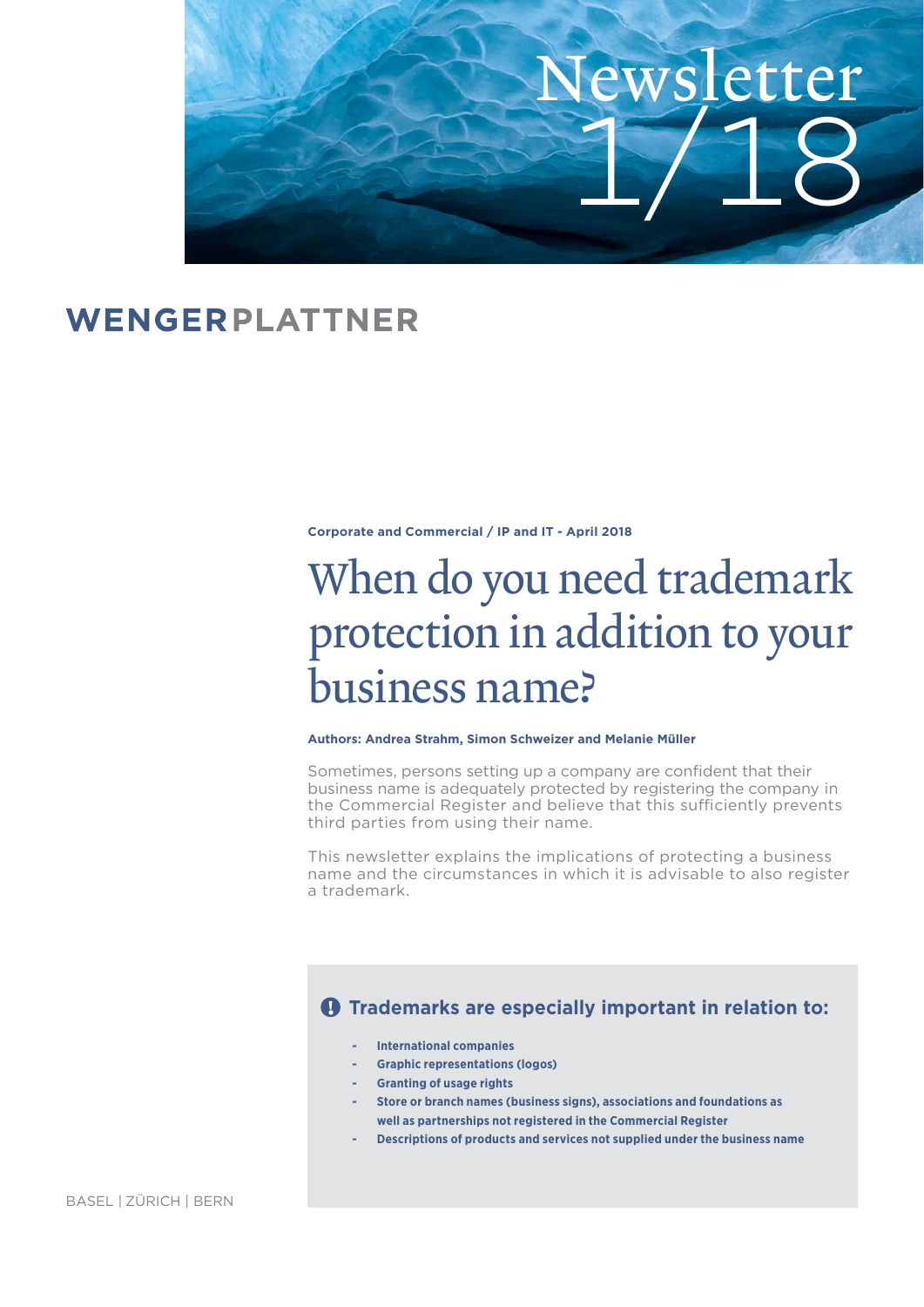

**Andrea Strahm** Partner, IP and IT team, Attorney at Law andrea.strahm@wenger-plattner.ch



**Simon Schweizer** Senior Associate, Corporate and Commercial business group, Attorney at Law and Notary simon.schweizer@wenger-plattner.ch



**Melanie Müller** Associate, IP and IT team, Attorney at Law melanie.mueller@wenger-plattner.ch

# When do you need trademark protection in addition to your business name?

A trademark is an industrial property asset and therefore adds value to the business. It provides legal certainty, ensures lasting value and, for example, makes start-ups more attractive to investors. Product names or names for services can be used independently from their protection as a trademark. But it is more difficult to prevent third parties from using one's name or logo without trademark protection.

## **Introduction**

Alongside the traditional method of protecting business names through registration in the Commercial Register, there are various other protective mechanisms to prevent third parties from copying a business name. These can provide optimum protection based on the specific needs of the business, either at the start-up phase or further down the line.

## **Business name**

The business name is the name that has been selected for trading purposes and is registered in the Commercial Register. The business name does not describe specific products but characterises the company as a whole.

The Swiss Code of Obligations lays down the requirements regarding the composition of business names for proprietorships, companies and cooperatives. In addition to the essential content required by law, each business name may contain information which serves to describe the persons mentioned in greater detail, makes an allusion to the nature of the company or an invented name. The content of the business name must be truthful, cannot be misleading and must not run counter to any public interest. This creates certain restrictions in terms of assigning a business name.

Registration in the Commercial Register confers to the owner the exclusive right to use the business name throughout

Switzerland. This has also applied to partnerships since 1 July 2016 when the provisions governing business names, as amended, came into force. Under the transitional provisions, certain exceptions may apply to partnerships that were established and registered in the Commercial Register prior to 1 July 2016 (see box on p. 3). Sole proprietorships will continue to have an exclusive right to use their business name on a territorial basis only.

Anyone who believes that a third party is infringing its rights by using a similar or identical name may take action to stop any further use of the name and claim damages if the party concerned is deemed to be at fault. For the purposes of business name protection, the date of entry in the Commercial Register will be determinative. The first party to register the business name is therefore entitled to take defensive action against any party infringing its rights through subsequent use of the name. New business names may not be identical to or a close match of a previously registered name. Even a name that merely resembles a prior name will potentially infringe the rights of the proprietor of that name. If a name creates the impression that there is a commercial or legal relationship between the users of the name (likelihood of indirect confusion), this will be sufficient to establish infringement. It is not a requirement that one user of the name is actually mistaken for the other (likelihood of direct confusion).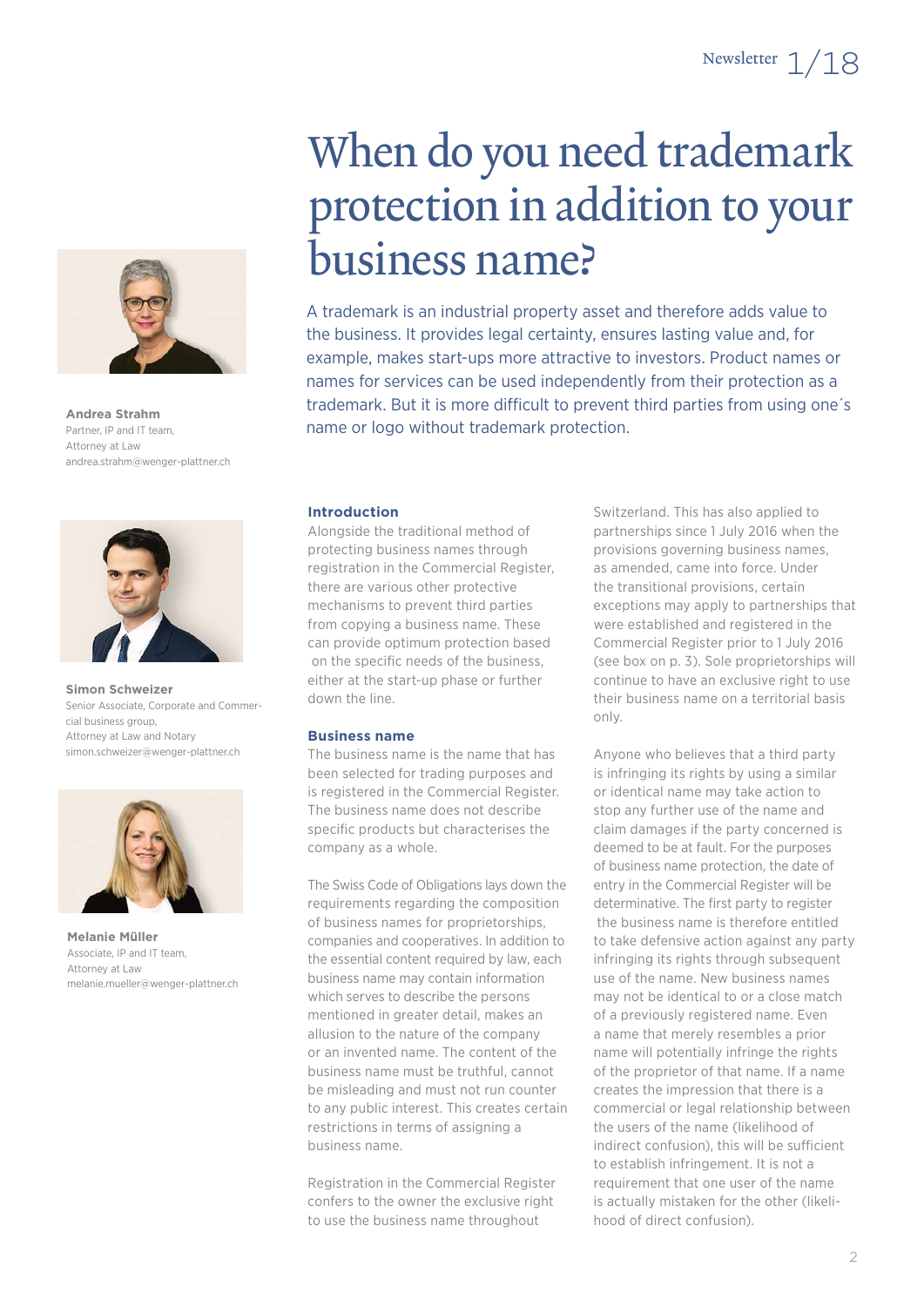# **Impact of amendments to the rules governing business names**

The Swiss Code of Obligations («CO»), as amended, came into force on 1 July 2016 and includes some new provisions governing business names.

Under the old rules, if the name of a general or limited partnership included the name of a partner with unlimited liability who then left the partnership, the partnership would have to change its name so that the partner's name no longer appeared in the partnership name. This could potentially erode the value of a business name, which may have been built up over many years.

Article 950(1) CO now provides that partnerships are also free to choose their business name subject to the general principles on the composition of business names. However, it is now necessary for the business name to indicate the legal form and new abbreviations have been introduced: «KlG» for Kollektivgesellschaft (general partnership) and «KmG» for Kommanditgesellschaft (limited partnership). These provisions now create a level playing field in terms of business name exclusivity. The new rules enable both companies and partnerships to benefit from business name exclusivity within Switzerland.

However, it is should be noted that general and limited partnerships entered into the Commercial Register prior to the new rules taking effect are not required to change their business name in line with the new rules. They may continue using their business name, in unaltered form, to the same extent as under the old rules. However, the exclusivity of such business names is still restricted to a particular territory and does not extend to the whole of Switzerland. In the event of two competing, identical business names, priority will be given to the name that was first added to the Commercial Register under the new rules.

## **Trademark**

A trademark is a sign capable of distinguishing a company's goods and services from those of another company. However, trademarks are only protected once they have been registered in the trademark register. Just like business names, a trademark must show some degree of originality and be inherently distinctive, whereby the trademark rules are stricter than the rules governing business names. Simple signs, abbreviations, concrete indications and coat of arms are not eligible for protection. Special rules apply to representations of the Swiss cross and the Red Cross. Trademarks that are merely descriptive, i.e. designate the characteristics or quality of products or services, are ineligible for registration. In the same way as business names, trademarks may not be misleading. The «earlier priority date» principle, i.e. the date that the application for registration was filed rather than the date of first use. also applies to trademarks. Trademarks are valid for ten years and are renewable indefinitely for further ten-year periods.

Trademarks should always be registered for a clearly defined list of goods and/ or services which may not subsequently be extended. As a result, the owner of a registered trademark may only prevent a third party from using an identical or similar trademark if this is also used for identical or similar goods or services. Trademark proprietors can therefore prohibit other market operators from using an identical or similar sign for identical or similar goods or services. However, market operators that were using the sign prior to registration of the earlier trademark will be entitled to continue using the sign. Although they may use their sign to the same extent as previously, they are not permitted to extend its use to other products or territories.

## **Advantages of trademark registration**

As indicated above, the protection afforded to business names only applies within Switzerland and is therefore

geographically restricted. It is possible in most countries worldwide to file a trademark application for national registration. Approximately 90 countries the whole of Europe, numerous Middle and Far Eastern countries and the US - have signed an agreement that allows national registrations to be extended to all or only some of the other member countries (the «Madrid system»). Depending on the chosen territorial extension, registered trademarks therefore can provide protection across multiple jurisdictions.

In all cases, business names are protected in word form only. However, trademarks may also consist of graphics or images or combinations of words and images, either with or without a colour claim. Tunes or three-dimensional shapes are also eligible for protection. It is therefore possible to protect a company logo as a figurative trademark, which can be particularly useful for product merchandising.

In contrast to intellectual property rights, business names cannot be abstractly transferred. As a form of intellectual property, trademarks may be assigned, licensed or pledged. Trademarks may provide an intra-group mechanism for cash flow management, for example where one company charges royalties for licensing a trademark to another company. Prior to incorporating a company, the incorporator could, for example, file a private trademark application for the future business name and subsequently licence the trademark to the company. If the company shares are later sold, the incorporator can still generate revenues from the licence. In the context of franchising, it is crucial to protect the business name by registering it as a trademark, given that franchising will often involve some visual representation of the name.

The options for protecting business names against copycat competitors are limited and rights must be defended by bringing proceedings before the ordinary